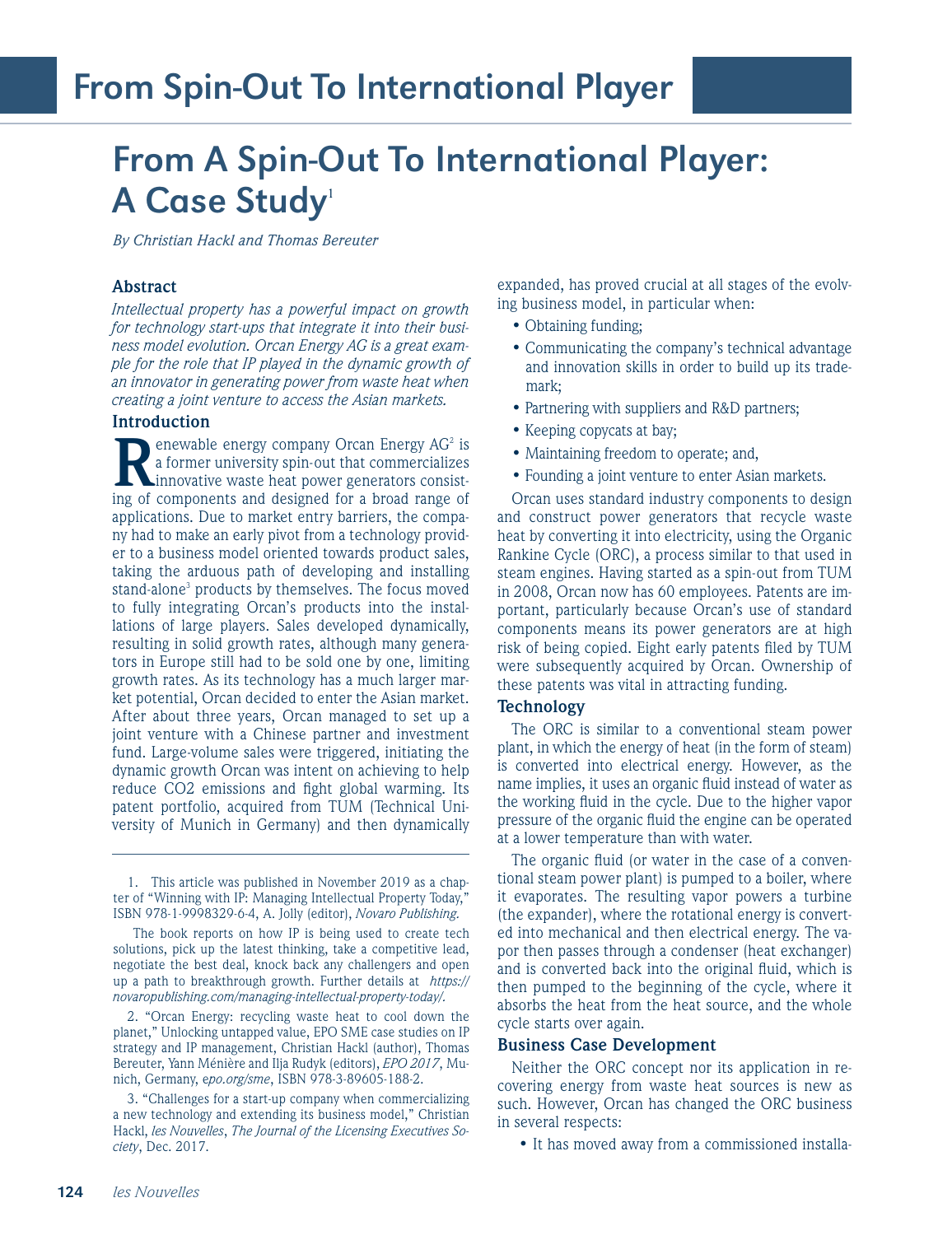tion service to a standardized product business, thereby eliminating the high engineering workload for each individual installation and the associated high cost.

- It uses standard industrial components, thereby reducing the cost and complexity, improving reliability and allowing for easier maintenance.
- It offers an operator model for customers who choose not to be involved in the technical operation or maintenance of their installations.

Developing a standardized product business means that instead of unique customization of each installation (with the necessary high engineering workload) there is a defined standard product: in Orcan's case, it is the efficiency PACK eP 20.30 (Figure 1), which produces up to 30 kWe (kilowatt electric). If the customer has a higher waste energy load, stacks of two or more efficiency PACKs will be combined in a modular approach. For much higher waste energy loads, the efficiency PACK eP 50.100 offers electrical power up to 100 kWe.

There are many advantages to using standard industrial components versus tailor-made components, but the three main ones are:

• Standard components use a proven technology with high reliability (they have been thoroughly tested and have a known life expectancy, which is important for their longevity), whereas indi-

# Figure 1. Efficiency PACK eP 20.30 (20 To 30 kW), Which Is Also Protected By A Registered Design Right.



vidual components need to be thoroughly tested for life expectancy with a higher associated cost.

- The lower cost of standard components is due to a higher volume of sales compared to individually manufactured parts.
- Spare parts are widely available all around the world.

#### **Technology Improvement**

The use of standard industrial components used in other applications sounds rather trivial. However, a lot of R&D was required to redesign the process and its control. One challenge was to avoid cavitation, which occurs when liquid suddenly evaporates and collapses again while in the inlet of a pump, where the pressure declines and becomes lower than the saturation pressure of the liquid.

■ Christian Hackl, Managing Director, TUM-Tech GmbH, Munich, Germany E-mail: christian.hackl@ tumtech.de

■ Thomas Bereuter, Innovation Support Programme Area Manager, European Patent Academy, European Patent Office, Munich, Germany E-mail: tbereuter@epo.org

Cavitation can cause two problems: the vapor created blocks the pumping effect; and the rotor can be damaged by extremely high local temperatures and pressures that can arise due to sudden condensation of vapor.

These two problems are well known, but the solutions usually applied to prevent them (*e.g.*, large head height or subcooling) are disproportionate in terms of cost and complexity if applied in a small installation such as Orcan's.

Orcan managed to solve these problems by adding a precise amount of a special non-condensing auxiliary gas (like nitrogen) to the liquid working fluid. Its partial pressure increases that of the system, so helping to eliminate cavitation. The related invention is protected by EP 2499343 B1 and other international patents.

## **Patent Protection**

The company has its origins in a research project at TUM resulting in core patents for the basic technologies, *e.g.*, for avoiding cavitation and some others for protecting more specific aspects. The project results demonstrated that the use of standard industrial components is possible for the specific challenges faced by the ORC. In total, eight patent families resulted from the research work while the founders were still working at the university. Orcan acquired the patents from the university to bring its investors on board. Since then Orcan has invested heavily in further R&D, in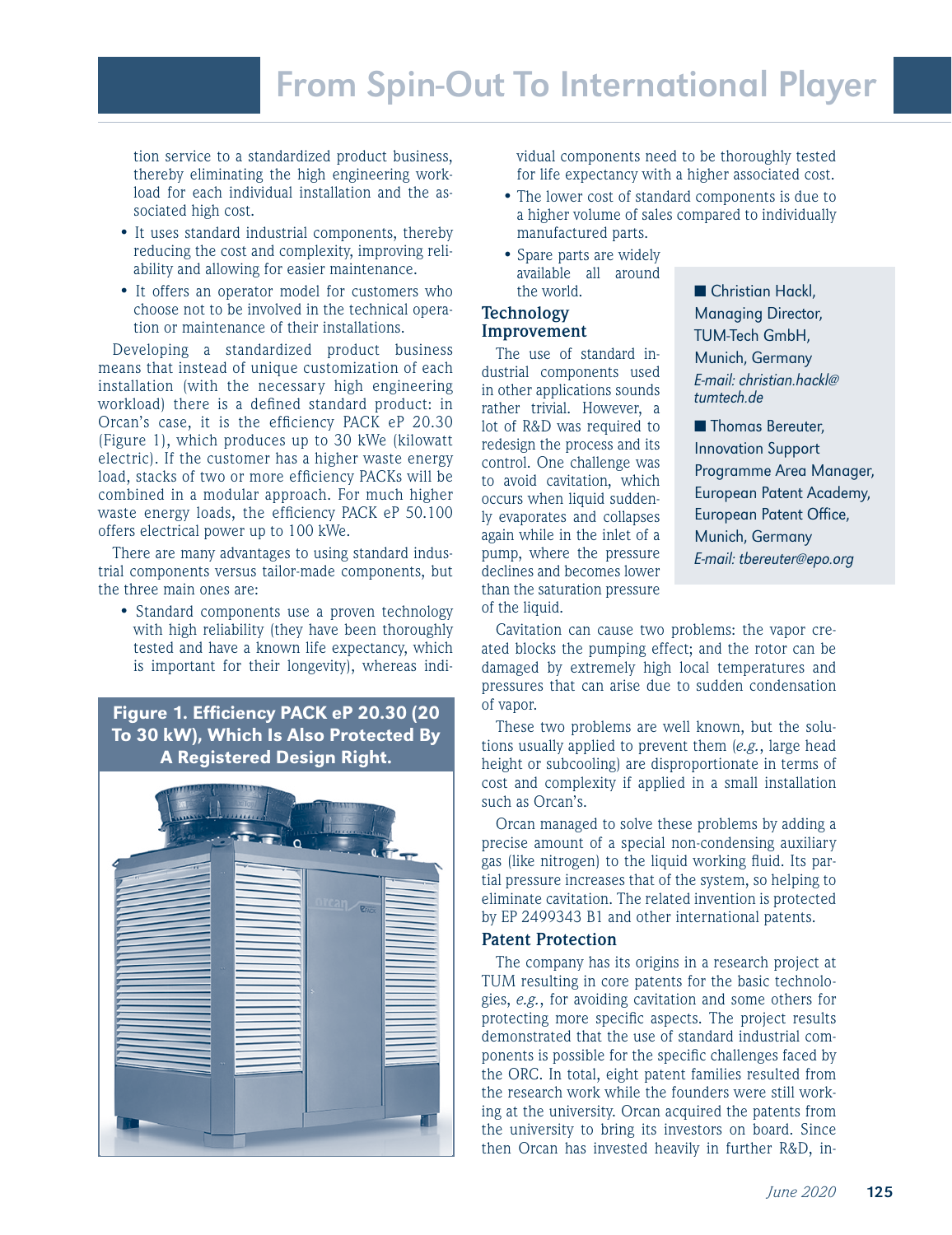creasing its portfolio to 27 patent families. Using the EP and PCT systems, around 180 patent applications have been filed (including validations) and approximately 130 were granted.

The geographical scope of the patent protection depends on the importance of the invention to the company: for key patents covering the basic technology, broader geographical protection is sought than for more incremental patents covering detailed aspects of an already patented application. Countries are also ranked in terms of where most customers and competitors' production sites are located.

# **IP at the Different Stages of Company Development**

#### **Founding**

At the founding stage, it was important for Orcan to quickly acquire the patents held by the university. That early-stage technology companies own patents is a crucial aspect for venture capitalists wishing to invest in them. Owning them rather than just exclusively licensing them has certain advantages. Firstly, the company can minimize complexity and reduce costs by managing patent issues related to their key assets directly. If a university were to act as the middleman in dealings with patent attorneys and litigators, there is the risk that decision-making will be delayed and deadlines at patent offices and courts missed, that instructions will be misinterpreted, that the company will lose full cost control and that changes at the university will adversely affect its ability to offer professional patent management. Avoiding such risks was especially important for Orcan's investors. Secondly, patents enable backers to create a return on their investments even if the young company initially fails, and a turnaround or a trade sale is required. This would be extremely difficult if the patents were just licensed. Last but not least, the fact that a technology-driven start-up has its own patent portfolio is good for its reputation, as it helps to communicate its technical advantage and innovation skills. Patent rights underline that the invention is not just the crazy idea of some inventors, but that the technology has been thoroughly scrutinized in the search and examination process prior to grant of a high-quality patent, resulting in a lasting competitive advantage.

#### **Partnering**

As Orcan does not produce the pump or other main components, but instead uses standard industrial components, partnering with a large and well-established manufacturer of such components was required. In order to convince this potential partner of the technical feasibility, some know-how had to be transferred. It was important to obtain its operating consent for the use of its components in a new setting. Moreover, the partner had to agree to start with relatively small production numbers, but at the same time commit to producing larger volumes if successful, which meant taking a risk. In this set-up, patents helped the young start-up to meet the challenge of convincing the big player that something totally new and unexpected could lead to success. IP rights can abolish the small firm's typical dependency on the large firm and facilitate the establishment of a partnership on fair terms that results in a win-win relationship.

#### **Scaling**

Patents were especially important for Orcan as a means of preserving exclusivity at the scaling stage, given that it was entering the market without a secured position in the form of owning relevant market shares or production of essential parts. Orcan is instead combining standard industrial components, which facilitates re-engineering by copycats. This underlines that Orcan requires a strong patent base to position itself sustainably on the market. In addition, patenting incremental improvements leaves fewer chances for competitors to obtain patent protection and potentially limit Orcan's freedom to operate.

#### **Integrated Business Model**

Orcan considered two basic options for marketing their products:

- The first option was to position stand-alone products for long-lasting installations with waste heat that can be used for electricity production. Applications are based on retrofitting of existing installations, *e.g.*, biogas plants. In order to scale with this approach, a huge sales force is required, since the owner of every relevant source of waste heat has to be contacted and convinced on an individual basis.
- The second option was a full integration of Orcan's products into a newly produced combustion engine (as used, for example, on ships), a genset (equipment converting heat capacity into mechanical energy and then into electrical energy) or a cogeneration unit (combination of engine and generator, producing both heat and electrical power). In order to realize this approach, Orcan had to cooperate with partners who were willing and able to integrate its ORC into their powertrain. The big advantage for Orcan is the reduced dependency on a large sales force, as the main responsibility for sales lies with the genset producer who has an established presence in the market.

The second approach has proved to be by far the more successful one, as more and larger installations are being requested.

Although strong IP protection is an advantage for both approaches, it is even more essential for the second one, as know-how transfer is inevitable. In addition, alignment of the combined products may give rise to new IP of mutual benefit.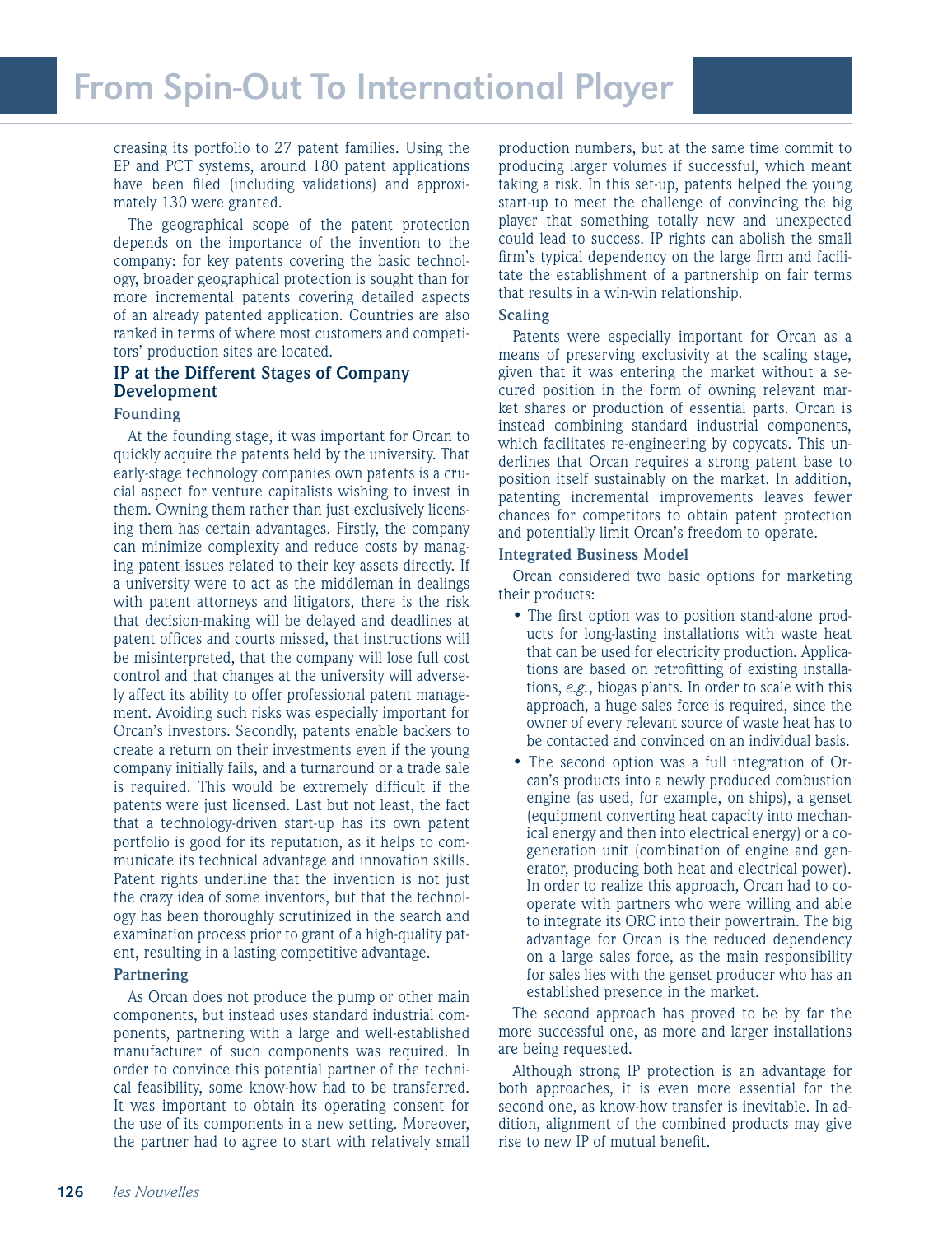One such example is the cooler. When the ORC is integrated into a genset, it would be beneficial if the cooler of the genset could also be used for the ORC instead of installing a second cooler for the ORC. The challenge here was the different temperature levels needed for cooling the genset (75°C–90°C) and the ORC (35°C–40°C). Orcan was able to modify the cooler in such a way that it can be used for shared cooling of the genset and the ORC. Orcan achieved this by a typical start-up way of thinking: it started its own R&D project, modifying the cooler at its own risk and expense (since the established genset manufacturer was reluctant to become involved in such a project). The result was a new technical solution for shared usage of cooling devices, for which Orcan was granted a patent (EP 3163036B1).

#### **International Activities**

As mentioned above, sales resources are the limiting factor for Orcan's growth in both business models. Reaching out to international markets was particularly challenging or almost impossible through Orcan's own sales force, especially in the context of the first business model. The second business model offers significant advantages in this respect.

For Orcan, it was important to develop a strategy for accessing the main international markets efficiently. The dynamic markets in the United States were less attractive due to low energy prices and low regulatory incentives for buyers to invest in green technology.

China looked challenging too for cultural and legal reasons, but at the same time highly rewarding. China is a huge and dynamically growing market with high dedication to triggering dynamic changes to tackle its huge environmental challenges and limit the dependency on oil imports.

In addition, Asia is an attractive market for Orcan's product, particularly as it is a perfect fit for the many generators running on diesel or natural gas used there for electricity production. In Germany, this market is almost non-existent. Although there are diesel generators installed as back-up in case of power failures, it would not make sense to install an ORC due to the limited operating hours.

At first, it seemed nearly impossible for a European small company with no track record in Asia to start doing business in China. Orcan had to develop a strategy for dealing with the Chinese market, which included teaming up with an experienced partner in China. Some European companies are reluctant to work with Chinese partners, fearing that, because they will have to provide them with technology and know-how, they risk diminishing or even losing their competitive advantage. Orcan therefore carefully evaluated the possible countermeasures, as well as the pros and cons of various cooperation options, such as licensing to an existing player, a share deal or starting a joint venture with a partner who had existing access to relevant markets. Delaying market entry was not an option, since time to market is an important factor for a location that is evolving so rapidly.

In the end, Orcan decided to enter into a joint venture with a Chinese partner with a strong track record of doing business in Asia. The joint venture obtained a license for production, sales and operation for the product (including product parts). For the time being, these product parts will not include core technology, as these are still produced and supplied by Orcan in Germany. However, it is planned that in the long run, the joint venture will purchase more and more components and build more complex ones itself. In addition, the license is limited to China, all other Asian countries and Africa, reflecting the partner's strong presence in those markets.

According to the literature,<sup>4</sup> various market approach strategies are possible for a Western company wishing to sell its products in China:

- 1. Exporting to China through an agent or a distributor;
- 2. Exporting to China via online sales;
- 3. Exporting to China via franchise or licensing;
- 4. Investment via a representative office;
- 5. Investment via a joint venture with a Chinese partner;
- 6. Investment via a wholly-foreign-owned enterprise.

As mentioned above, Orcan needed a local partner with good connections in the market, as well as a partner who could add local content to its core product, which is initially produced in Germany and then shipped to China. In the case of options 1 and 4, the partner (agent/distributor or representative office) would not have been able to provide local content, so a second entity would be needed (*e.g.*, a contract manufacturer), making such a solution unattractive. Option 2 (online sales) would not be feasible either, since qualified experts would be needed to develop a concept for a potential customer and to install the final product; the same applies to option 6 (own company), which would not have had any connections with the local market. That's why Orcan decided to go for a joint venture with a Chinese partner in combination with a licensing deal (options 3 and 5).

#### **Selection of Partner**

Identifying and selecting a suitable partner is challenging. Orcan participated in an economic delegation

<sup>4.</sup> *http://invest-export.brussels/documents/16349/1682518/ China-2017-ENG.pdf/d4565d97-0a9e-4131-9443- 819057786ee7.*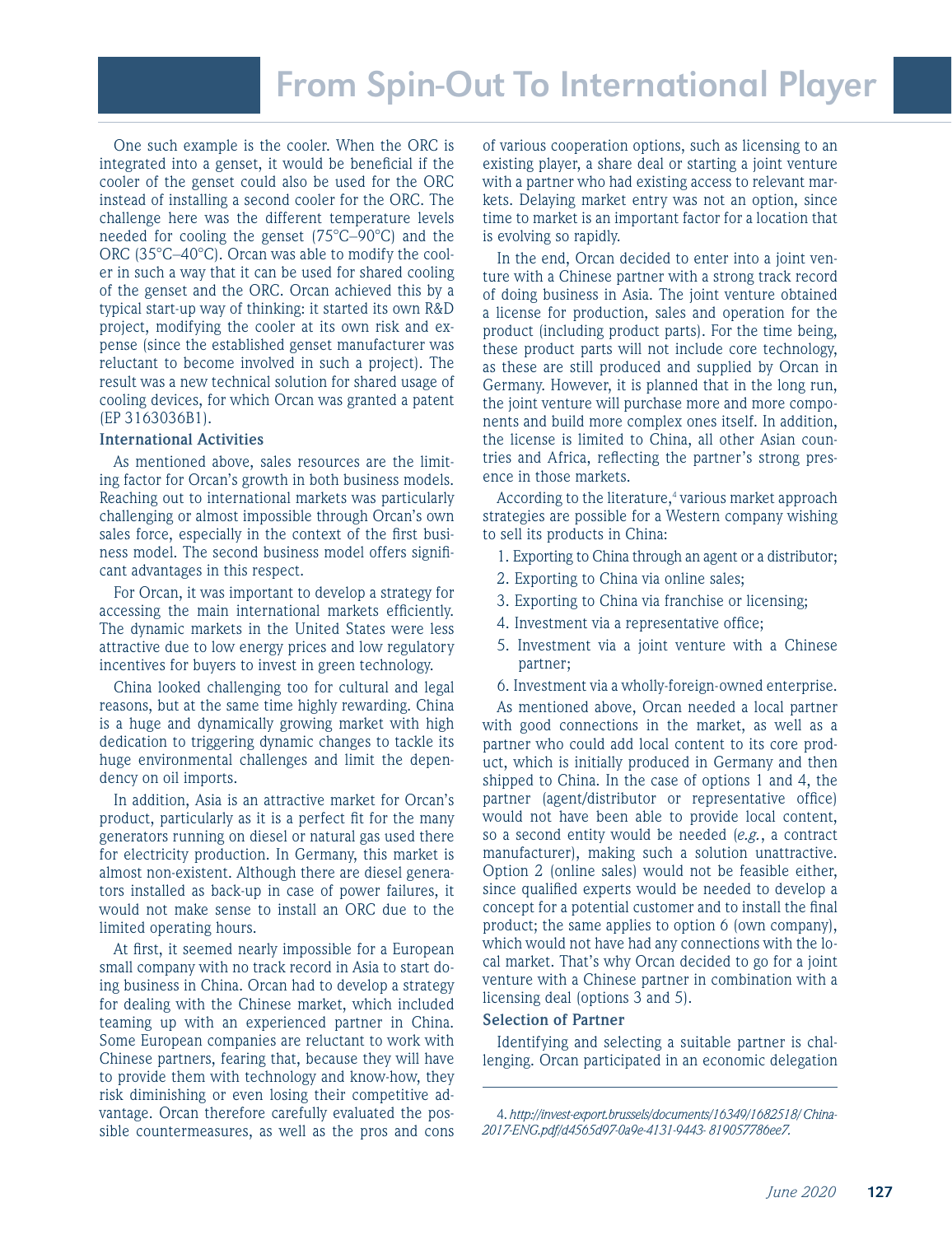to China organized by the German government, which enabled it to make valuable contacts. In addition, it teamed up with a consultant who specializes in facilitating German-Chinese business relationships.<sup>5</sup>

Once initial contacts with several possible partners had been made, there was a phase of individual visits to China and return visits to Germany. This helped generally to build up trust through closer personal relationships. In particular, visits to potential installation sites helped to create a better understanding of the technology and market needs. The time such a phase can take is well invested. Visits included invitations to dinners, at which business might not be discussed, and also to other things, such as sports events.<sup>6</sup>

The partner finally selected by Orcan is in the rental business for electricity production, offering the whole range of services including financing, building and operating these installations. It took roughly three years from the first contact to the signing of the contract with the selected partner, which might seem long, but was necessary and worthwhile. Orcan did not have the required power range in its product portfolio at the beginning of the partnering process, for example, and it developed the required installations, such as a 100-kWefficiency PACK, in parallel to the discussions.

#### **Cooperation Model**

In all, three legal entities are involved in the cooperation: the Chinese partner, Tamar VPower Energy Fund I, the newly founded joint venture, and Orcan itself.

Tamar VPower Energy Fund I was set up and is managed jointly by CITIC Pacific and VPower Group. It targets high-growth investment opportunities in the energy sector. Both stakeholders are well established players in the energy business.

The joint effort to deploy an installation shared as follows:

- The Chinese partner in charge of planning, producing and installing a generator will do all the necessary groundwork, including all pipes and tubes, the hydraulic module, control unit, safety features and so on, as well as providing the interface with the ORC.
- The ORC, as such, is put into operation and tested on site by the joint venture.
- The core module of the ORC itself is manufactured, assembled and tested by Orcan in Germany, then shipped to Asia.
- Some additional, less critical components of the ORC are provided by the joint venture.
- The ORC is fully assembled and tested for faults, such as leaks, by the joint venture (after thorough training and supervision by Orcan) on-site in Asia to ensure it meets the quality standards essential to pass the factory acceptance test.
- The completed and tested ORC is shipped from the joint venture to the customer site, where it is installed by the Chinese partner.

This work-sharing allows for both efficiency and risk mitigation. For example, it has the advantage that the local partner is familiar with and can manage any specific local requirements, such as feeding electrical energy into the local or national grid.

At the beginning, there was also the idea that Orcan could provide the Chinese partner with design drawings, and all manufacturing would take place in China, making use of the cheap labor force. It would have meant a complete transfer of know-how to the joint venture and the Chinese partner, as well as some delays due to the training required. As it turned out, it was not feasible for quality assurance and risk management reasons.

The opposite option would have been for Orcan to build the entire ORC (including the container) and then ship it to Asia. It would have resulted in a noncompetitive price for the overall installation. So the final hybrid solution was found to be the ideal compromise between competitive pricing, quality assurance and long-term risk management. The co-operation with the established Chinese partner ensures that a high enough number of units are sold for economies of scale to contribute to the competitive pricing.

As mentioned, Orcan provided an exclusive license for the manufacturing, marketing, sales and maintenance of the patent-protected products in Asia and Africa. Consequently, Orcan is not allowed to sell its products to customers in either of these regions directly. However, in line with its pre-existing business model, Orcan's products can still be sold in Asia or Africa if a third party purchases Orcan's products to combine it with their own products (*e.g.*, diesel generators) and sells the resulting combinations in these regions. Therefore, Orcan can still build new strategic partnerships, for example, with manufacturers of engines.

Both partners contributed valuable and essential assets to the joint venture: the Chinese partner invested money, while Orcan provided the access to the innovative technology. The joint venture purchases the core components from Orcan (made in Germany), organiz-

<sup>5. &</sup>quot;The role of culture in business transactions and protection of intellectual property rights within Asian countries such as China and Japan," *les Nouvelles*, The Journal of the Licensing Executives Society, Part 1: *https://www.lesi.org/les-nouvelles/ lesnouvelles-article-of-the-month/les-nouvelles-articleof-the-montharchives/les-nouvelles-article-of-the-monthseptember-2012.* 

<sup>6.</sup> *https://www.forbes.com/sites/insead/2012/03/06/the-tenprinciples-for-doing-business-inchina.*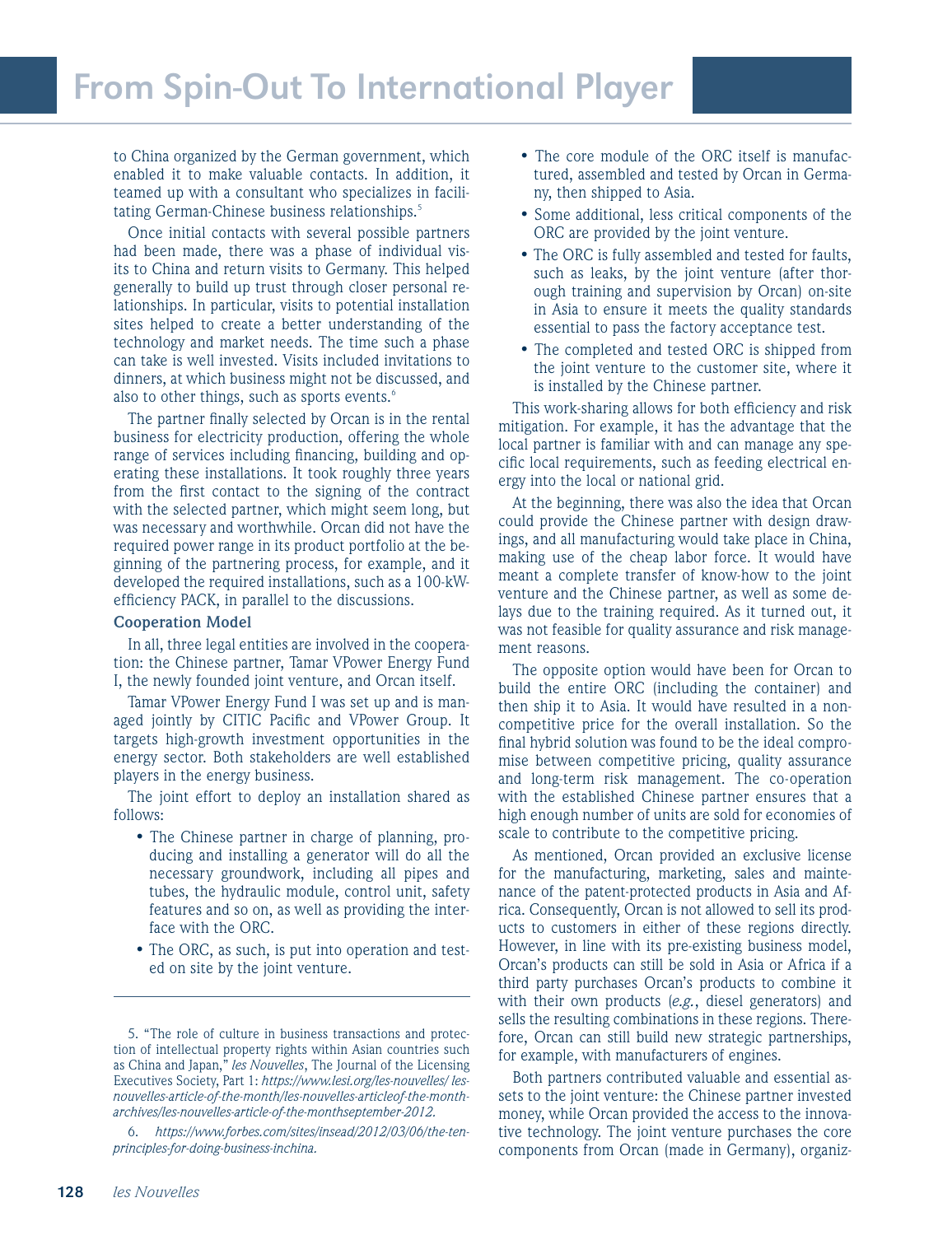es the addition of the local content, including the parts additionally manufactured in China, and sells the final product in Asia. Transparency in the joint venture is mainly achieved by the price at which it buys from Orcan and sells to the customer in Asia, providing a sales margin and, in certain cases, an additional license fee for Orcan. The joint venture also yields a margin for the value-added contributions to the sold installation.

The joint venture's profits are distributed among the partners according to their shares, but will be reinvested in the company for the initial years. During this investment period, Orcan is not receiving dividends, but the intrinsic value of its share in the joint venture will increase by the reinvested profits.

#### **Efficiency Gains for Electricity Production**

Having announced the formation of the joint venture with the Chinese partner in October 2018, Orcan was able to place over 80 orders for its efficiency PACKs within just a few weeks, $^7$  which is more in sales volume than the biggest European countries achieve in a year. But how were these initial results achieved so fast?

Orcan's technology and products make use of waste heat as an energy source for producing electricity. This electricity may be a by-product of a different basic process, such as chemical production, or it may add to that generated by a main electricity production process. If the waste heat comes from a (diesel or natural gas) generator, it raises the overall efficiency of its electricity generation of the generator by six to nine percent. In both cases, the value of the additional energy produced over an acceptable amortization period is higher than the cost of Orcan's product. For each installation, there will be a business case calculating the possible income from electricity generation out of waste heat, versus the cost for the installation. If the time span needed to break even is short enough, the operator or investor will spend the money on Orcan's product. The payback period for typical installations is between two to four years, making Orcan's products highly attractive to potential buyers in both Europe and Asia.

Soon after the joint venture was launched, several business cases were drawn up for several possible sites. A special case was the tender for a large installation of natural gas generators for electricity production in Myanmar. The special feature of this tender was that, in addition to the usual parameters such as speed of realization and price, the generators' overall

efficiency was also specified as an essential criterion. So, the additional efficiency generated by Orcan was suddenly no longer just a nice-to-have optimization; with the award decision being based on the calculated amortization period, it became a must-have for awarding the contract. Typical diesel or natural gas generators thus had a hard time competing with the overall efficiency offered by the joint venture. If other tenders follow this example of setting the overall efficiency as a strict award criterion, it will open a huge market for Orcan and its partners.

The joint venture and the resulting project for Myanmar has developed quite quickly:

- Spring 2018: the joint venture in China was established.
- April 2018: only a pre-series of relevant products existed.
- April to September 2018: ramping up production capacity to 70 units.
- October 2018: shipment of containers to Myanmar.
- November 2018: start of installation in Myanmar.
- January 2019: start of initial operation.
- February 2019: trial run.
- March 2019: inauguration of the power generation installation.

This Myanmar installation comprises 70 gas engines producing 90 Megawatts (MW) of electricity from natural gas. The heat of the exhaust gas (approx. 400°C) is transferred to an intermediate water circuit  $(150^{\circ}C)$ , which then goes into the ORC (indirect system). Orcan's generators can produce an additional 5 MW, saving eight to nine million cubic meters of natural gas per year and contributing to emission-free electricity for around 120,000 people. See Figures 2 and 3.

It was quite a journey for Orcan from the small early efficiency PACK (20 to 30kW), individually sold and installed on single sites, to these large energy parks that have a significant economic and ecological impact.

# **Conclusions**

Home markets are often important test markets. If they lack the dynamics of other markets, growthoriented companies need to start considering accessing those more dynamic markets at an early stage of their development. For that, they need to show some foresight to ensure sound IP protection for the main technologies and derived products that covers the right countries and regions for their customers and competitors. Developing a sound IP protection strategy, therefore, means thinking about the development of the business in the medium and long term.

<sup>7.</sup> *https://www.orcan-energy.com/en/details/orcan-energysecures-market-entry-into-asia-andafrica-with-joint-venturefor-energy-efficient-solutions.html.*